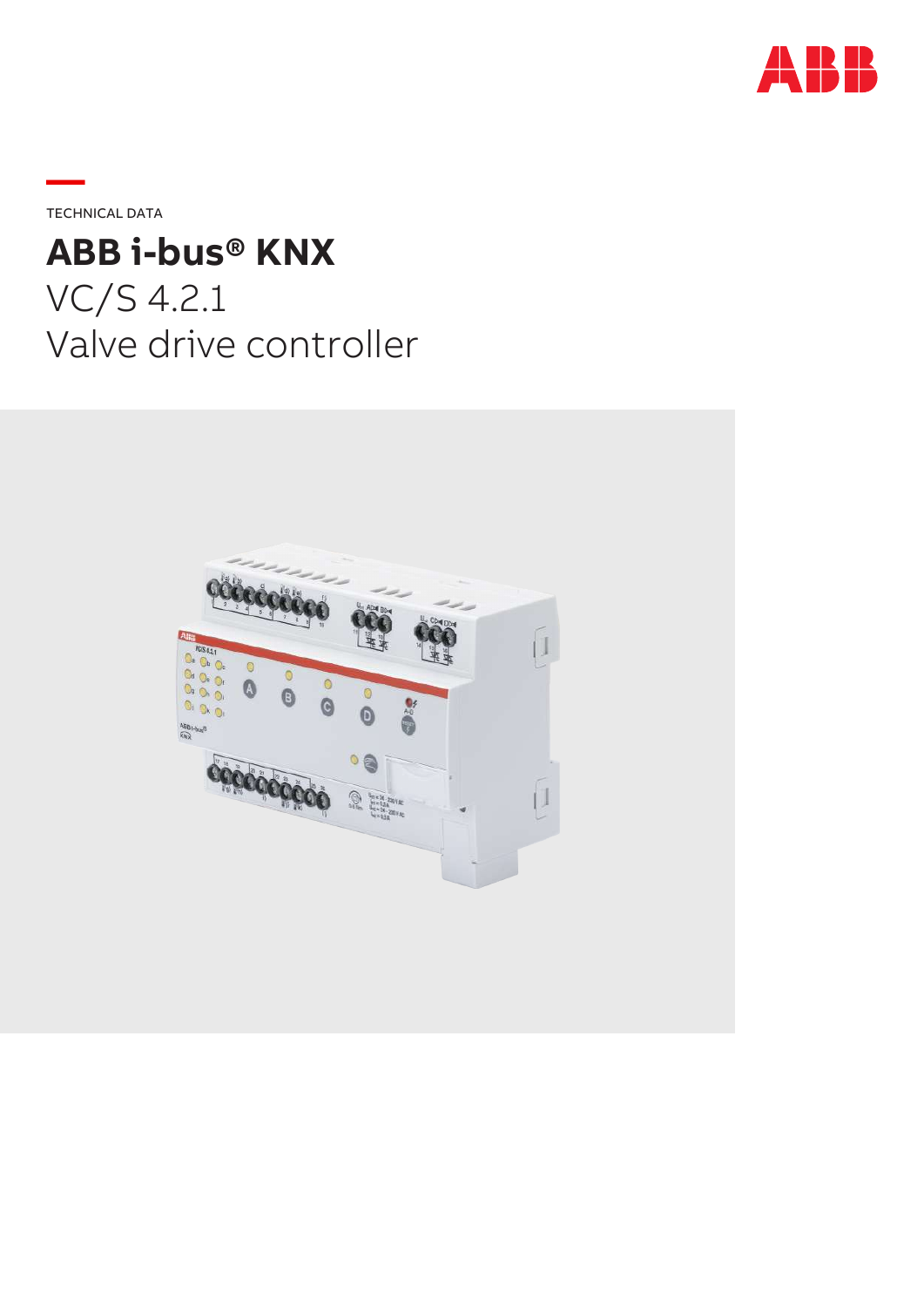## **Device description**

**—**

The device is a modular installation device (MDRC) in proM design. It is designed for installation in electrical distribution boards and small housings with a 35 mm mounting rail (to EN 60715).

The device is KNX-certified and can be used as a product in a KNX system → EU declaration of conformity.

#### The device is powered via the bus

(ABB i-bus® KNX) and requires no additional auxiliary voltage supply. The connection to the bus is made via a bus connection terminal on the front of the housing. The loads are connected to the outputs using screw terminals → terminal designation on the housing.

The software application Engineering Tool Software (ETS) is used for physical address assignment and parameterization.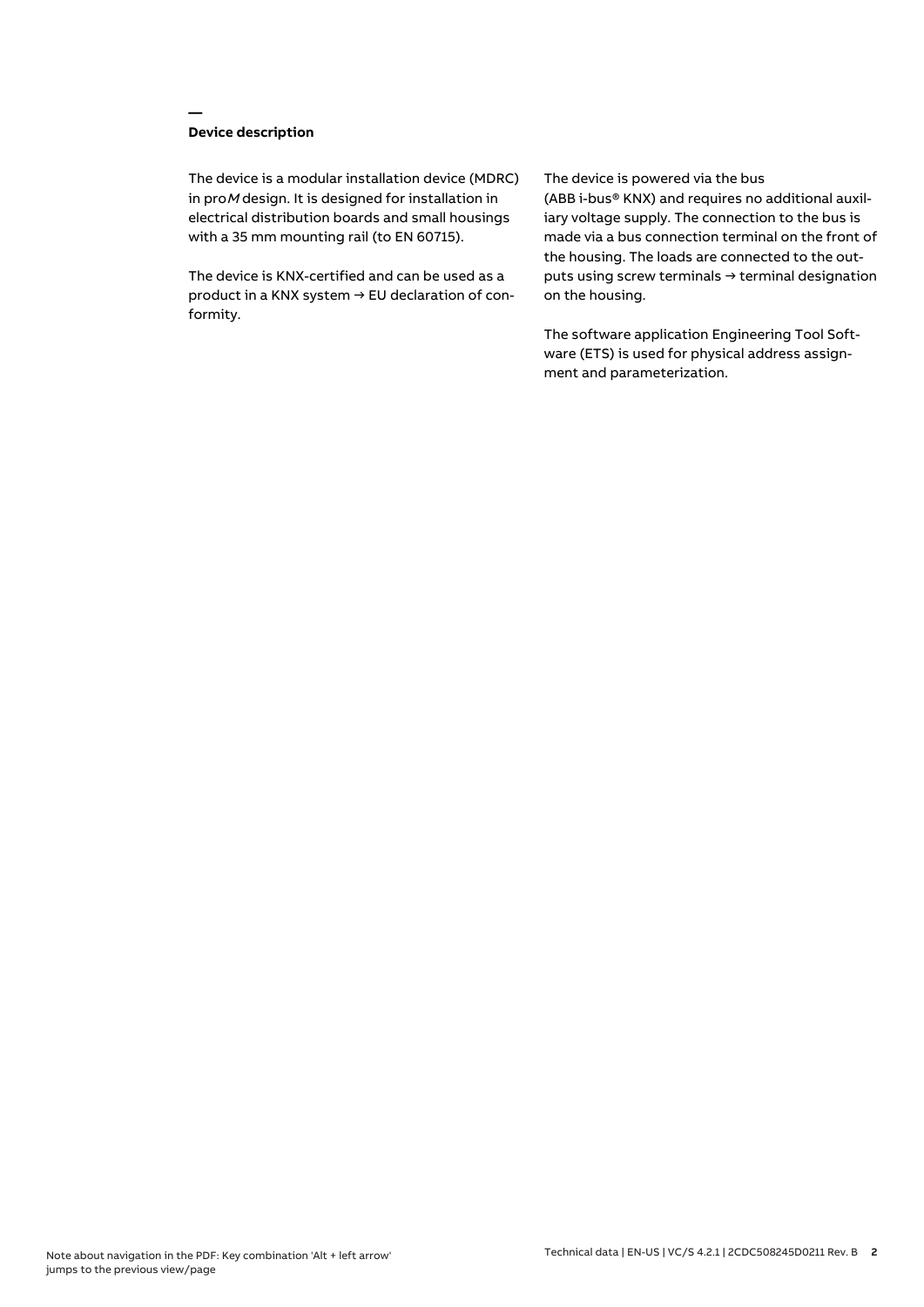## **Device functions**

**—**

The following device functions for each channel are available for activating floor heating systems, radiators and cooling ceilings:

- Controller channel
- Actuator channel

#### **Controller channel**

The internal controller is activated in the function as a controller channel. The controller is used to process the data received at the inputs (actual values) or via the bus (ABB i-bus® KNX) (actual values, setpoints and operating mode changes). The control values are calculated from the data received and transmitted to the outputs.

#### **Actuator channel**

The internal controller is deactivated in the function as an actuator channel. The control values for activating the outputs are calculated by an external controller and received via the bus (ABB i-bus® KNX).

The four device channels are independent of each other. It is possible to control four different rooms.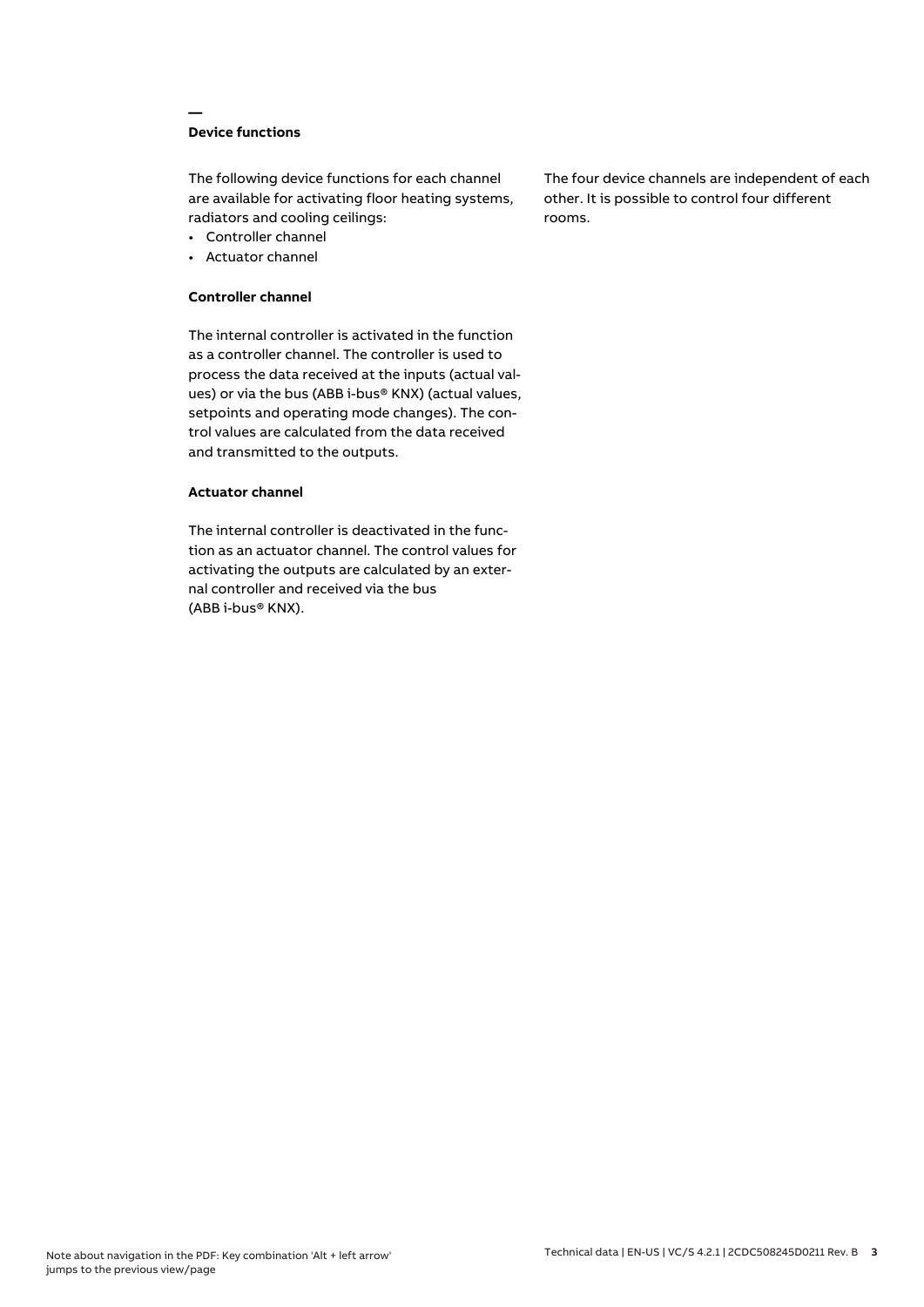## **Connections**

**—**

The devices possess the following connections:

- 12 inputs for sensors or analog room control units (SAF/A or SAR/A)
- 4 valve outputs for activating thermoelectric or magnetic valve drives.
- 1 bus connection

## **Valve outputs**

The tables below provide an overview of the maximum number of devices that can be connected to the individual product variants.

|                                     | VC/S 4.1.1 | $VC/S$ 4.2.1 |
|-------------------------------------|------------|--------------|
| Thermoelectric Valve Drives (PWM)   |            |              |
| Magnetic valve drives (open/closed) |            |              |

#### **Physical inputs**

|                           | VC/S 4.1.1 | VC/S 4.2.1 |  |
|---------------------------|------------|------------|--|
| Analog room control units |            |            |  |
| Binary sensors (floating) |            |            |  |
| Temperature sensors       |            |            |  |

## **—**

## **Inputs**

| <b>Function</b>              | a                         | b                         | c            | d                         | e                         | f            | a            | h                         |   |              | k            |   |
|------------------------------|---------------------------|---------------------------|--------------|---------------------------|---------------------------|--------------|--------------|---------------------------|---|--------------|--------------|---|
| Temperature sensor           |                           |                           |              |                           |                           |              |              |                           |   |              |              |   |
| PT100                        | x                         | x                         |              | X                         | x                         |              | x            | X                         |   | x            | x            |   |
| PT1000                       | x                         | x                         |              | $\boldsymbol{\mathsf{x}}$ | x                         |              | x            | X                         |   | x            | X            |   |
| KT/KTY                       | x                         | x                         |              | x                         | $\boldsymbol{\mathsf{x}}$ |              | x            | $\boldsymbol{\mathsf{x}}$ |   | x            | X            |   |
| KT/KTY user-defined          | $\boldsymbol{\mathsf{x}}$ | $\boldsymbol{\mathsf{x}}$ |              | $\boldsymbol{\mathsf{x}}$ | $\boldsymbol{\mathsf{x}}$ |              | x            | $\mathsf{x}$              |   | x            | $\mathsf{x}$ |   |
| NTC <sub>10</sub> k          | x                         | x                         |              | $\boldsymbol{\mathsf{x}}$ | x                         |              | x            | $\mathsf{x}$              |   | x            | x            |   |
| NTC20k                       | x                         | x                         |              | $\boldsymbol{\mathsf{x}}$ | $\boldsymbol{\mathsf{x}}$ |              | x            | $\mathsf{x}$              |   | x            | x            |   |
| NI-1000                      | x                         | X                         |              | $\boldsymbol{\mathsf{x}}$ | $\boldsymbol{\mathsf{x}}$ |              | x            | $\boldsymbol{\mathsf{x}}$ |   | x            | $\mathsf{x}$ |   |
| Analog room control unit     | x                         |                           |              | X                         |                           |              | x            |                           |   | x            |              |   |
| Binary sensor (floating)     | x                         | x                         | $\mathsf{x}$ | x                         | $\boldsymbol{\mathsf{x}}$ | $\mathsf{x}$ | $\mathsf{x}$ | X                         | x | $\mathsf{x}$ | x            | x |
| Dew point sensor (floating)  | x                         | x                         | x            | $\boldsymbol{\mathsf{x}}$ | $\boldsymbol{\mathsf{x}}$ | $\times$     | x            | $\mathsf{x}$              | x | x            | x            | x |
| Fill level sensor (floating) | x                         | x                         | x            | x                         | x                         | x            | x            | $\mathsf{x}$              | x | x            | x            | x |
| Window contact (floating)    | x                         | x                         | x            | x                         | X                         | x            | x            | $\mathsf{x}$              | x | x            | x            | X |

#### **—**

## **Outputs**

#### **—**

#### **Valve outputs**

| <b>Function</b>                          |  |  |
|------------------------------------------|--|--|
| Thermoelectric Valve Drives (PWM)        |  |  |
| Magnetic valve drives (open/closed)      |  |  |
| Fault detection (overload/short circuit) |  |  |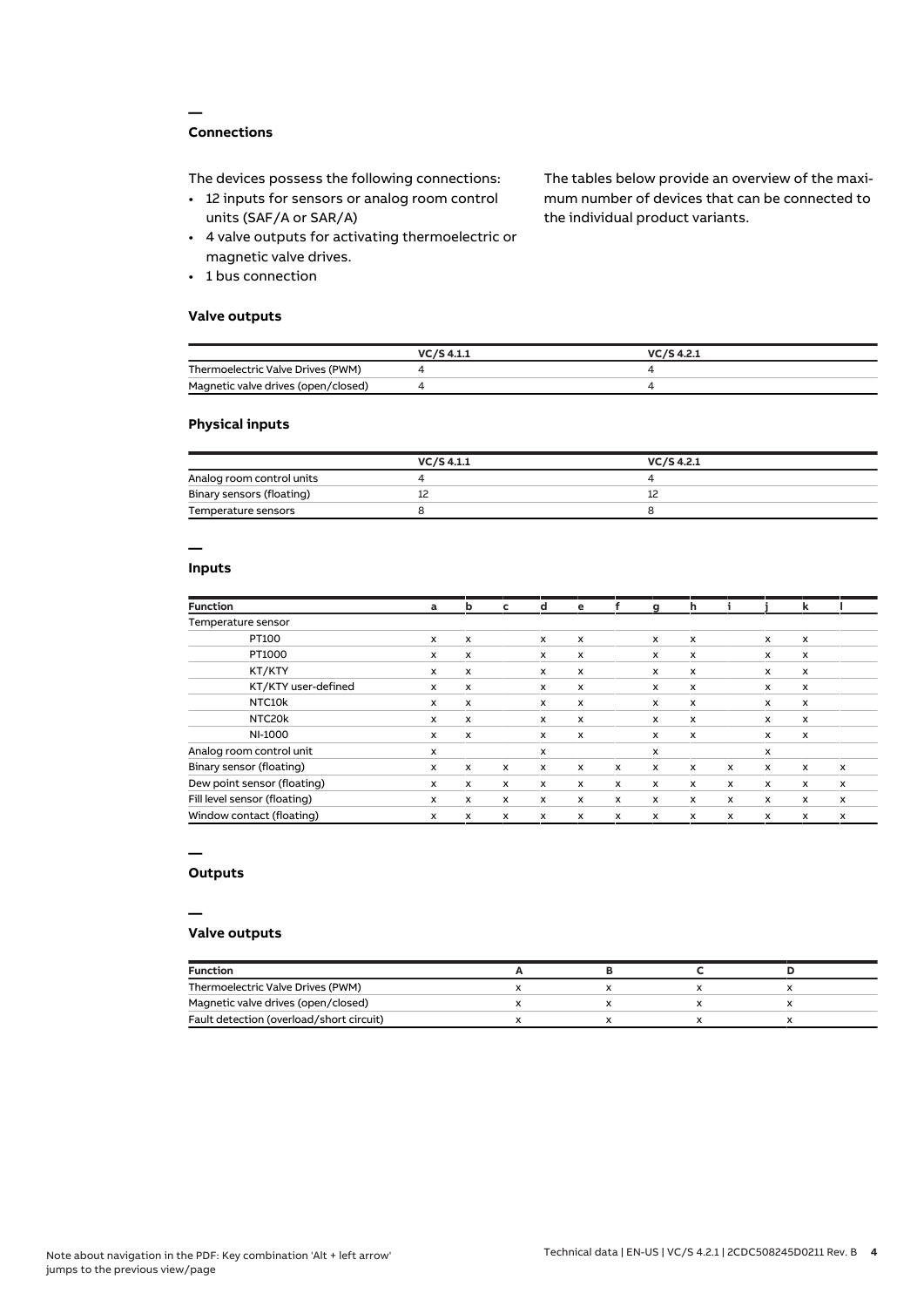**Dimension drawing**

**—**

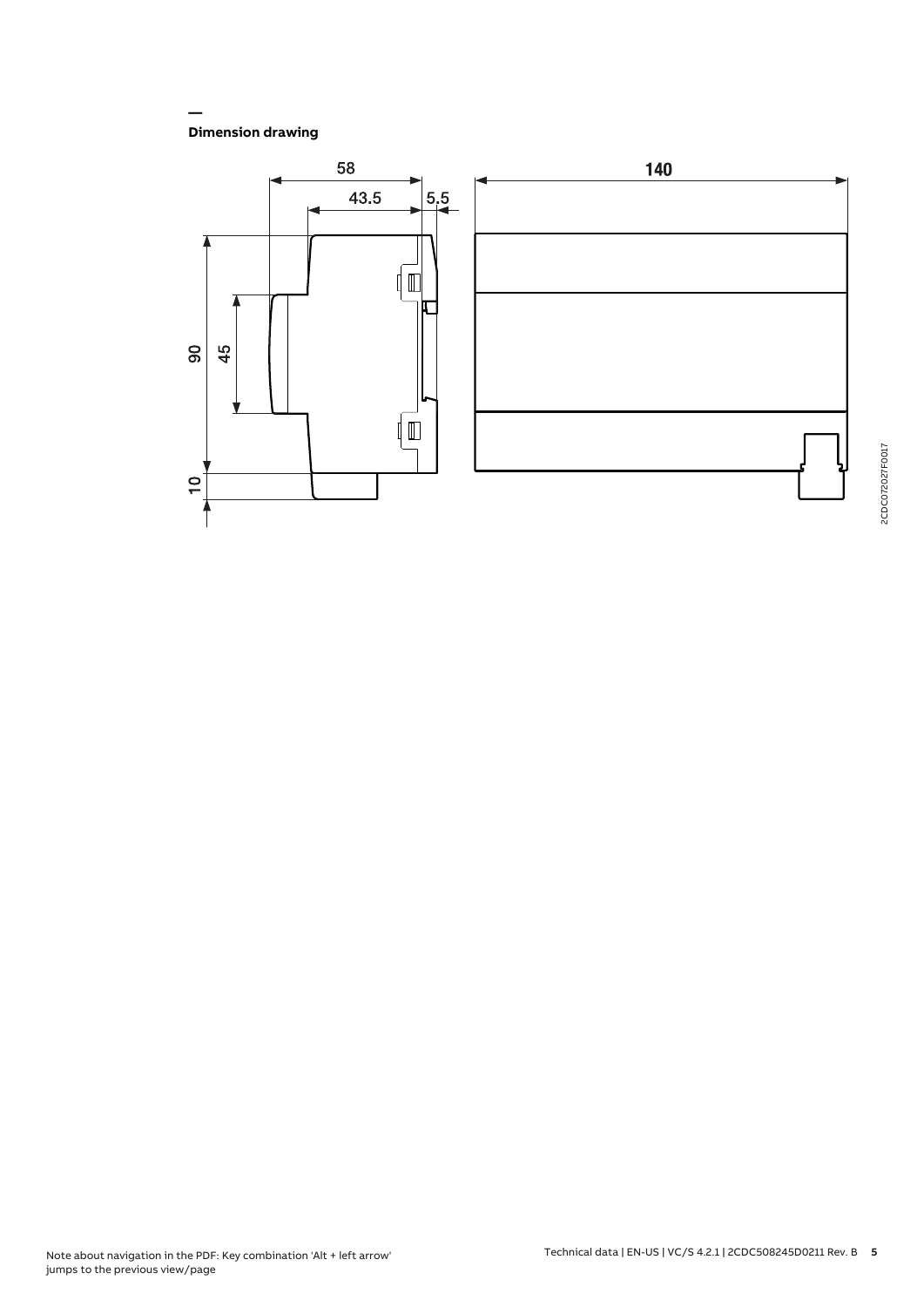## **Connection diagram**

**—**



#### **—**

## **Legend**

- **1** Label carriers
- **2** Programming LED
- **3** Programming button
- **4** Bus connection terminal
- **5** Cover cap
- **6** Input
- **7** Binary input
- **8** Valve output
- **9** Reset button / valve output error LED
- **10** Manual operation button/LED
- **11** Input LED
- **12** Valve output switching button/LED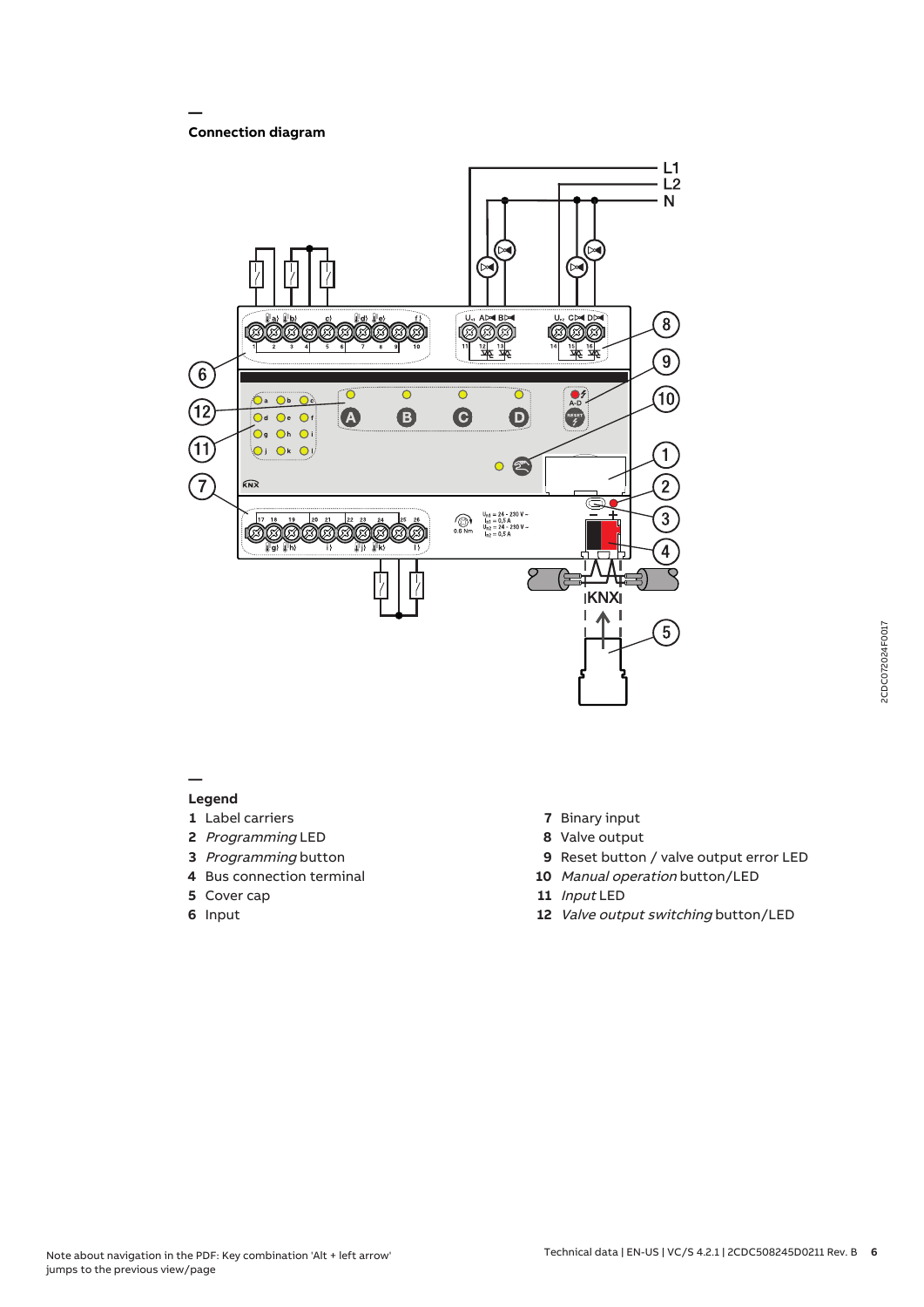## **Operating and display elements**

| <b>Operating control/LED</b> | Description/function               | <b>Display</b>                     |
|------------------------------|------------------------------------|------------------------------------|
| $\odot$                      | Assignment of the physical address | LED On: Device in programming mode |
| Programming button/LED       |                                    |                                    |
|                              |                                    |                                    |

## **Manual mode**

**—**

**—**

| <b>Operating control/LED</b>          | Description/function                               | <b>Display</b>                                                                                                                                    |  |  |
|---------------------------------------|----------------------------------------------------|---------------------------------------------------------------------------------------------------------------------------------------------------|--|--|
|                                       | Activates the KNX mode with a short<br>button push | LED On: Manual operation active<br>LED Off: KNX operation active                                                                                  |  |  |
| Manual operation button/LED           |                                                    |                                                                                                                                                   |  |  |
| b<br>$\mathbf{C}$<br>a<br>۱d<br>e     | Indication according to use of the inputs          | Binary sensor:<br><b>LED On: Contact closed</b><br>LED Off: Contact open<br>Temperature sensor:                                                   |  |  |
| h<br>) q                              |                                                    | LED On: Temperature sensor con-<br>nected<br>LED flashing: Fault (cable break/short                                                               |  |  |
| k<br>Input LED                        |                                                    | circuit)<br>Analog control panel:<br>LED On: Control panel connected<br>LED flashing: Fault (cable break/short<br>circuit)                        |  |  |
| 4<br>A-D<br><b>RESET</b>              | Resets the outputs with long button push<br>> 5s   | LED On: Error on at least one output                                                                                                              |  |  |
| Reset button / valve output error LED |                                                    |                                                                                                                                                   |  |  |
|                                       | Opens/closes valve output                          | LED flashing: Error (overload/malfunction)<br>Magnetic valve drive:<br>LED On: Valve open<br>LED Off: Valve closed<br>Thermoelectric Valve Drive: |  |  |
| Valve output button/LED               |                                                    | LED On: Valve opening/open<br>LED Off: Valve closing/closed<br>$\bullet$                                                                          |  |  |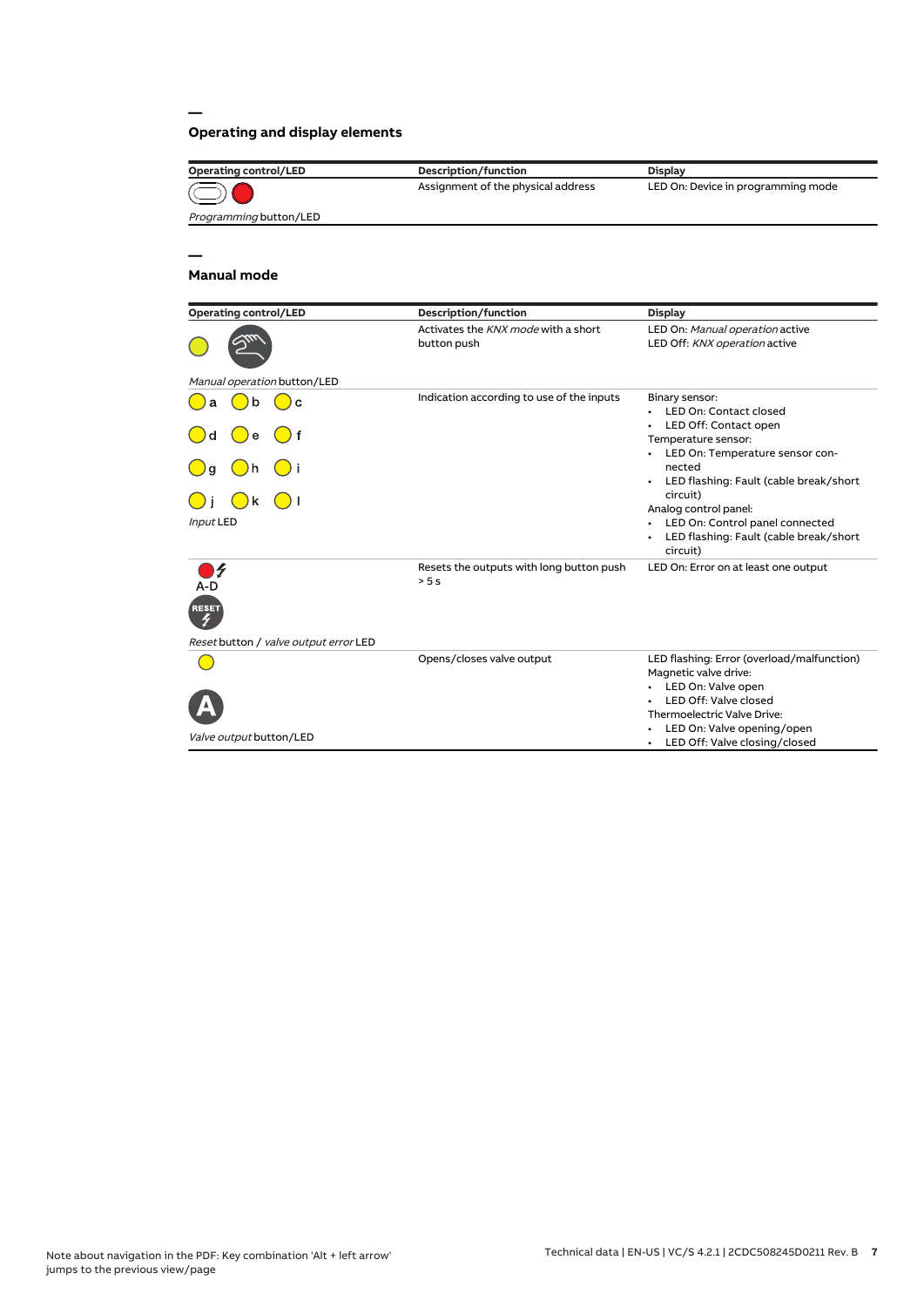## **KNX operation**

**—**

| <b>Operating control/LED</b>                                 | Description/function                                               | <b>Display</b>                                                                                                                                                                                                                                                                                                         |
|--------------------------------------------------------------|--------------------------------------------------------------------|------------------------------------------------------------------------------------------------------------------------------------------------------------------------------------------------------------------------------------------------------------------------------------------------------------------------|
| Manual operation button/LED                                  | Activates the Manual operation mode with<br>long button push > 5 s | LED On: Manual operation active<br>LED Off: KNX operation active<br>LED flashes when button is pushed: Manual<br>operation deactivated via ETS                                                                                                                                                                         |
| b<br>C<br>e<br>d<br>k<br><b>Input LED</b>                    | Indication according to use of the inputs                          | Binary sensor:<br><b>LED On: Contact closed</b><br>LED Off: Contact open<br>Temperature sensor:<br>LED On: Temperature sensor con-<br>nected<br>LED flashing: Fault (cable break/short<br>circuit)<br>Analog control panel:<br>• LED On: Control panel connected<br>LED flashing: Fault (cable break/short<br>circuit) |
| A-D<br><b>RESET</b><br>Reset button / valve output error LED | <b>Button without function</b>                                     | LED On: Error on at least one output                                                                                                                                                                                                                                                                                   |
| Valve output button/LED                                      | <b>Button without function</b>                                     | LED flashing: Error (overload/malfunction)<br>Magnetic valve drive:<br>• LED On: Valve open<br>LED Off: Valve closed<br>Thermoelectric Valve Drive:<br>LED On: Valve opening/open<br>LED Off: Valve closing/closed                                                                                                     |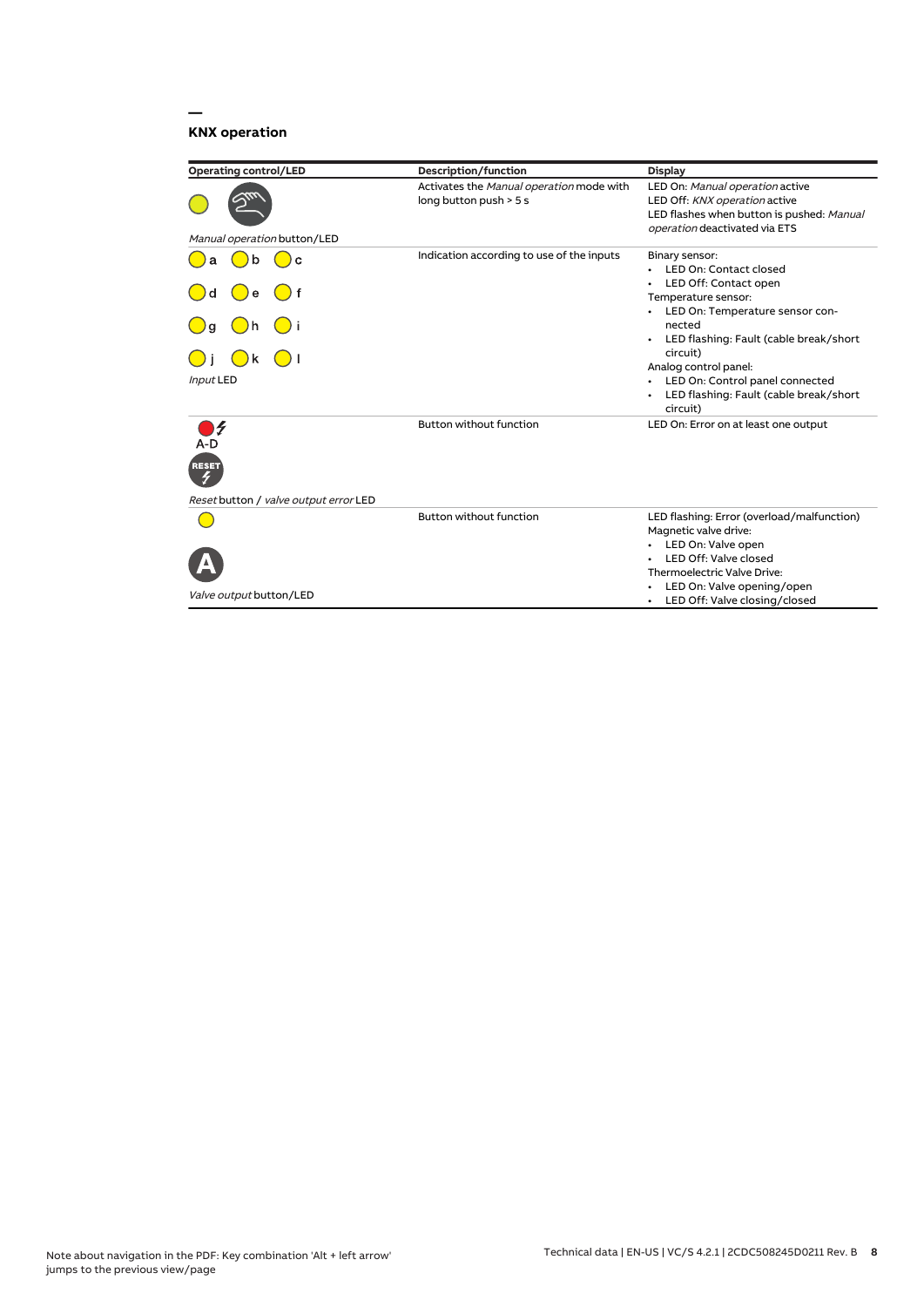#### **— General technical data**

| <b>Device</b>                        | <b>Dimensions</b>                                                       | $90 \times 140 \times 63.5$ mm (H x W x D)                                      |
|--------------------------------------|-------------------------------------------------------------------------|---------------------------------------------------------------------------------|
|                                      | Mounting width in space units                                           | 8 modules, 17.5 mm each                                                         |
|                                      | Weight                                                                  | 0.28 kg                                                                         |
|                                      | Mounting position                                                       | Any                                                                             |
|                                      | Mounting variant                                                        | 35 mm mounting rail                                                             |
|                                      | Design                                                                  | ProM                                                                            |
|                                      | Degree of protection                                                    | <b>IP 20</b>                                                                    |
|                                      | <b>Protection class</b>                                                 | Ш                                                                               |
|                                      | Overvoltage category                                                    | Ш                                                                               |
|                                      | Pollution degree                                                        | $\overline{c}$                                                                  |
| <b>Materials</b>                     | Housing                                                                 | Polycarbonate, Makrolon FR6002, halogen free                                    |
| <b>Material note</b>                 | Fire classification                                                     | Flammability V-0                                                                |
| <b>Electronics</b>                   | Rated voltage, bus                                                      | 30 V DC                                                                         |
|                                      | Voltage range, bus                                                      | 21  32 V DC                                                                     |
|                                      | Current consumption, bus                                                | $< 12 \text{ mA}$                                                               |
|                                      | Power loss, device                                                      | $\leq 3 W$                                                                      |
|                                      | Power loss, bus                                                         | $\leq$ 0.25 W                                                                   |
|                                      | KNX safety extra low voltage                                            | <b>SELV</b>                                                                     |
| <b>Connections</b>                   | Connection type, KNX bus                                                | Plug-in terminal                                                                |
|                                      | Cable diameter, KNX bus                                                 | 0.6  0.8 mm, solid                                                              |
|                                      | Connection type, inputs/outputs                                         | Screw terminal with universal head (PZ 1)                                       |
|                                      | Pitch                                                                   | 6.35 mm                                                                         |
|                                      | Tightening torque, screw terminals                                      | $0.50.6$ Nm                                                                     |
|                                      | Conductor cross-section, flexible                                       | $1 \times (0.2 \ldots 4 \text{ mm}^2) / 2 \times (0.2 \ldots 2.5 \text{ mm}^2)$ |
|                                      | Conductor cross section, rigid                                          | $1 \times (0.2 \ldots 6 \text{ mm}^2) / 2 \times (0.2 \ldots 4 \text{ mm}^2)$   |
|                                      | Conductor cross section with wire end ferrule without<br>plastic sleeve | $1 \times (0.252.5 \text{ mm}^2)$                                               |
|                                      | Conductor cross section with wire end ferrule with<br>plastic sleeve    | $1 \times (0.254 \text{ mm}^2)$                                                 |
|                                      | Conductor cross section with TWIN wire end ferrule                      | $1 \times (0.52.5)$ mm <sup>2</sup> )                                           |
|                                      | Length, wire end ferrule contact pin                                    | $\geq 10$ mm                                                                    |
| <b>Certificates and declarations</b> | Declaration of conformity CE                                            | → 2CDK508251D2701                                                               |
| <b>Ambient conditions</b>            | Operation                                                               | $-5+45$ °C                                                                      |
|                                      | Transport                                                               | $-25+70 °C$                                                                     |
|                                      | Storage                                                                 | $-25+55$ °C                                                                     |
|                                      | Humidity                                                                | $\leq$ 95 %                                                                     |
|                                      | Condensation allowed                                                    | No                                                                              |
|                                      | Atmospheric pressure                                                    | $\geq$ 80 kPa (corresponds to air pressure at 2,000 m above sea<br>level)       |

#### **— Inputs**

### **Rated values** 12<br> **Rated values** 12<br> **Rated values** 12<br> **IPULS** for analog room control unit Inputs for analog room control unit 4 The Contact scanning<br>
Scanning current ≤ 1 mA Scanning voltage ≤ 12 V DC **Resistance** Selection Selection User-defined User-defined User-defined PT 1.000 2-conductor t 2-conductor technology PT100 2-conductor technology KT  $1k$ KTY 2k  $N$ I  $1$ k NTC 10k, 20k Cable length Between sensor and device input, one-way ≤ 100 m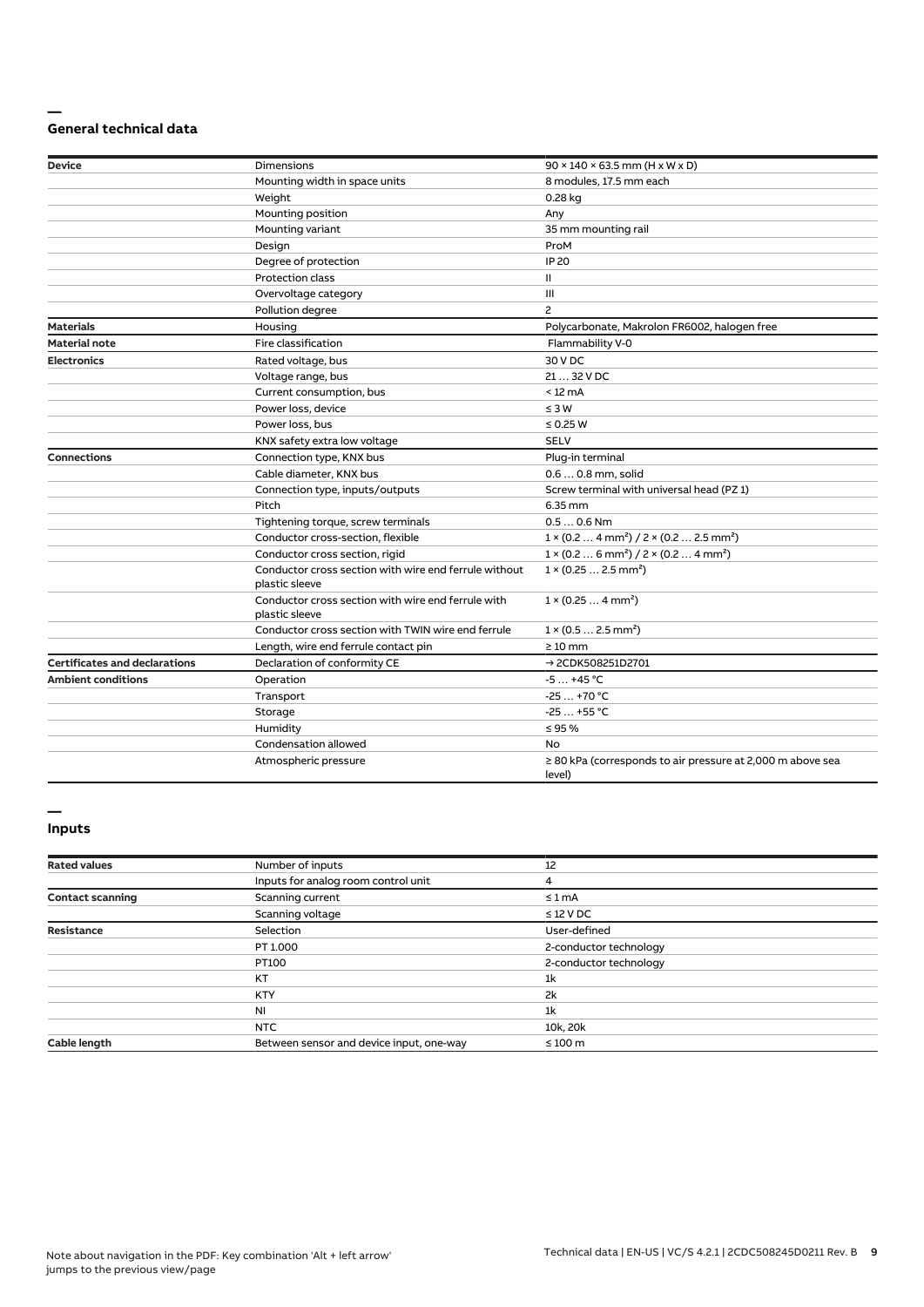#### **— Valve outputs – thermoelectric, PWM**

| <b>Rated values</b> | Number of outputs                                | 4                                    |
|---------------------|--------------------------------------------------|--------------------------------------|
|                     | Non-floating                                     | Yes                                  |
|                     | Rated voltage U <sub>n</sub>                     | 230 V AC                             |
|                     | Voltage range                                    | 24  230 V AC                         |
|                     | Rated frequency                                  | 50/60 Hz                             |
|                     | Rated current I <sub>n</sub>                     | 0.5A                                 |
|                     | Continuous current at T <sub>u</sub> Up to 20 °C | 0.25 A resistive load per output     |
|                     | Continuous current at T <sub>u</sub> Up to 45 °C | 0.15 A resistive load per output     |
|                     | Inrush current at T <sub>u</sub> Up to 45 °C     | $\leq$ 1.6 A (for 10 s)              |
|                     |                                                  | $T_{\text{u}}$ = Ambient temperature |
|                     | Minimum load (per output)                        | 1.2W                                 |

# **—**

## **Device type**

| Device type | Valve Drive Controller            | VC/S 4.2.1                                           |
|-------------|-----------------------------------|------------------------------------------------------|
|             | Application                       | Valve Drive Controller, 4f/                          |
|             |                                   | $\ldots$ = current version number of the application |
|             | Maximum number of group objects   | 300                                                  |
|             | Maximum number of group addresses | 300                                                  |
|             | Maximum number of assignments     | 300                                                  |

# **Note**

Observe software information on the website

→ www.abb.com/knx.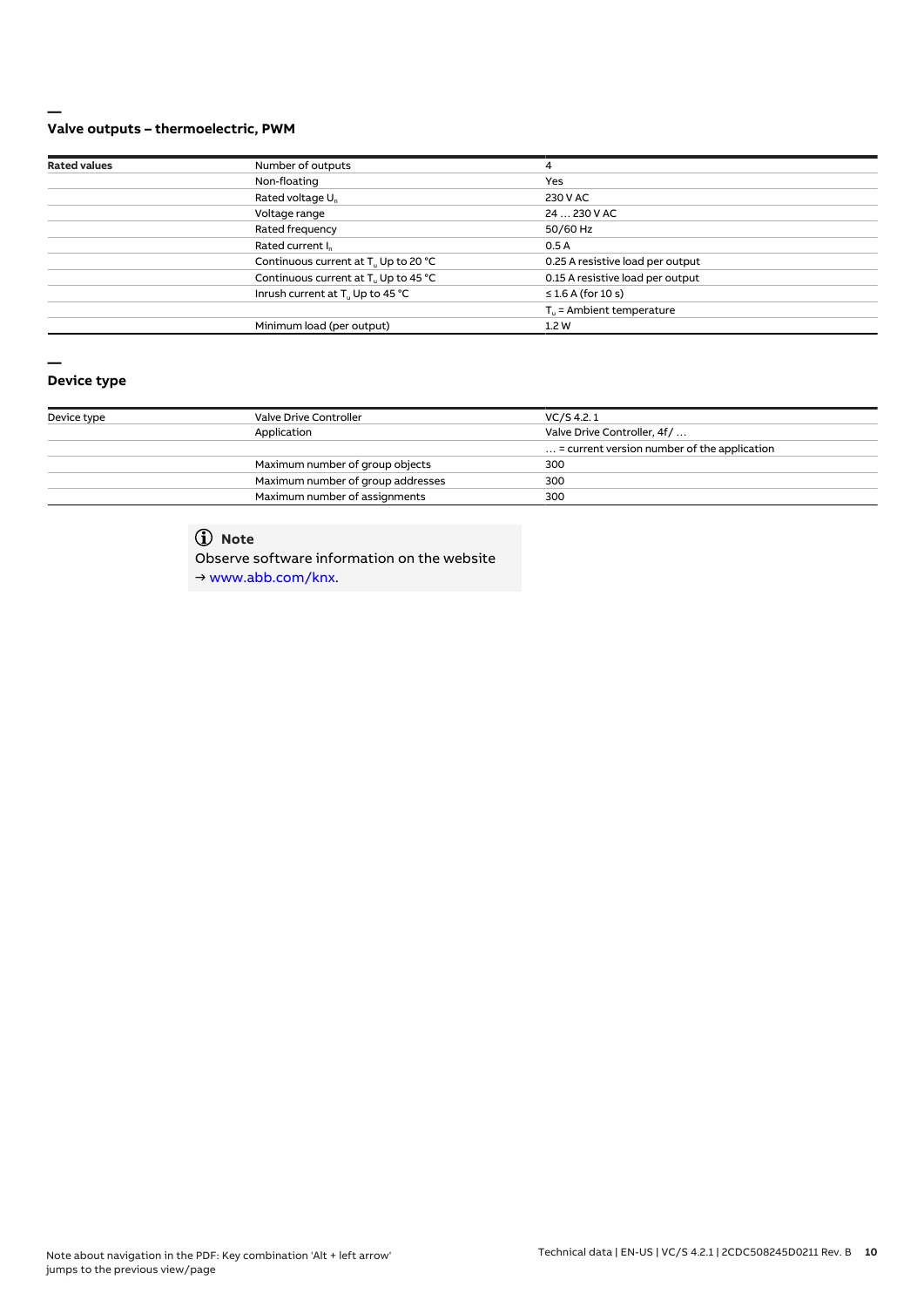#### **— Ordering details**

| <b>Description</b>            | <b>MW</b> | Type         | Order no.       | Packaging<br>[pcs.] | Weight (incl.<br>packaging)<br>[kg] |
|-------------------------------|-----------|--------------|-----------------|---------------------|-------------------------------------|
| <b>Valve Drive Controller</b> |           | $VC/S$ 4.2.1 | 2CDG110217R0011 |                     | 0.29                                |